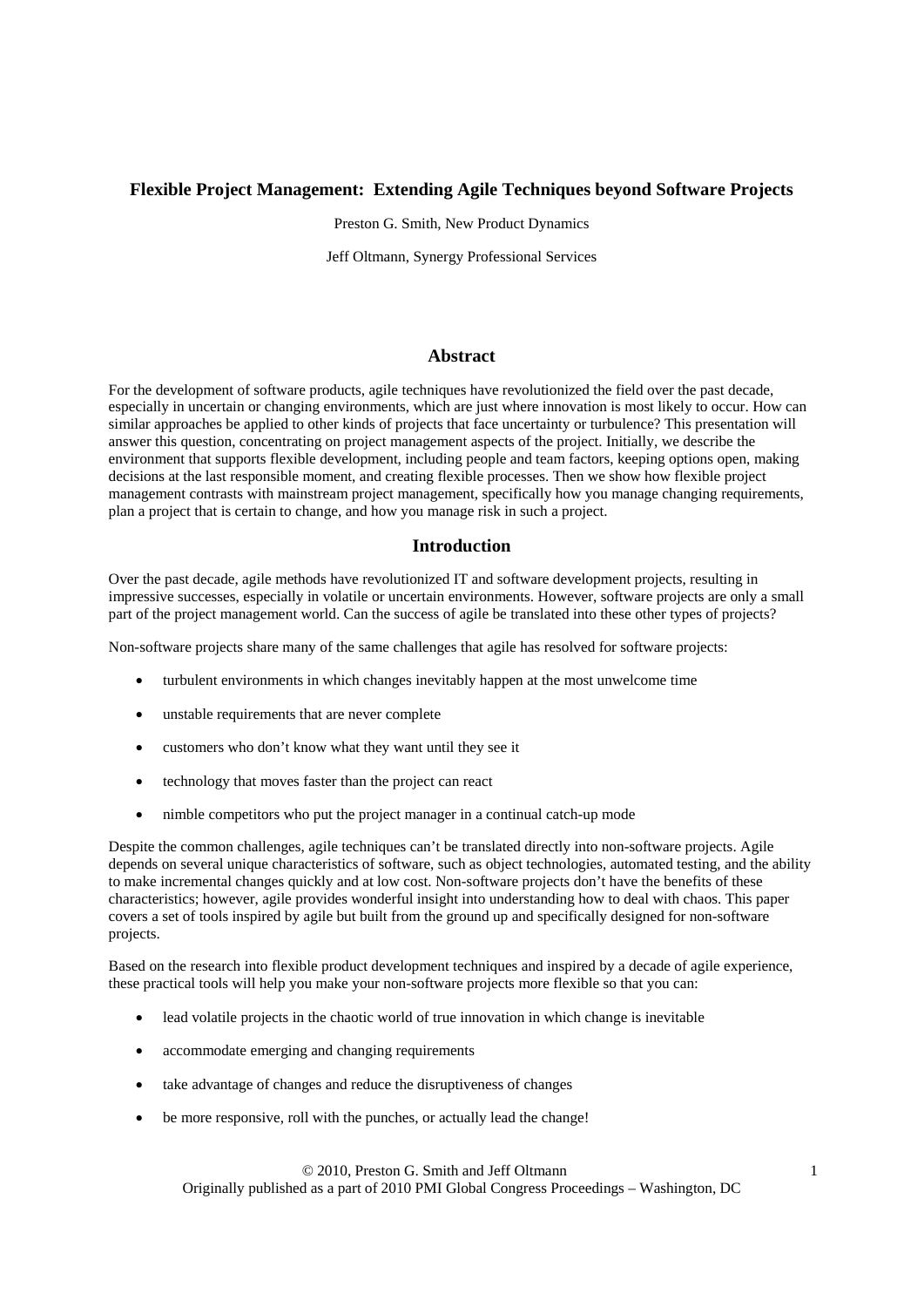• create an environment for innovation and breakthroughs

Due to time constraints, we concentrate on the flexibility techniques most closely associated with project management. For a more complete set of tools for flexible product development, see the related book (Smith, 2007).

## **The Environment for Flexibility**

#### **Put the People and Team First**

As usual, the people on your team are the most important factors in success. In a flexible project, this is doubly true, because team coordination and communication are what stimulate progress and, in a turbulent environment where nothing stays the same, coordinating those doing the work is doubly difficult. We know that you have already devoted great effort to building a strong team, but the team factor is so important to success in the midst of chaos that we cover some of the foundational principles right at the outset.

### The Right People

Some people are comfortable walking on unstable ground and some aren't, which is partly due to personal style. Some people thrive under the excitement of constant change and some are uncomfortable with it, seeking the refuge of a plan and structure. Clearly, those who need stability in order to proceed will be ill suited to a changing environment and this should be recognized upfront by both them and the project manager.

But there is an experience factor involved, too. Alistair Cockburn, a leader in the agile software world, has identified three categories, which he calls "mastery levels" (Cockburn, 2002, pp 14–18):

- **Level 1: Following.** These people are able to and are comfortable with following a single specified method. They do not have the confidence or inclination to vary from this method or to choose between methods.
- **Level 2: Detaching.** They have seen the approach of Level 1 fail enough times to know that it is not always the best way to go; thus, they are capable of pulling away to some degree and considering multiple specified methods, but they still need a framework to follow.
- **Level 3: Fluent.** These folks have been around enough changing environments that they are able and willing to improvise and adjust to building what is needed without reference to a provided structure. In fact, they may become bored and do poorly if required to follow a specified plan.

Level 3 people are a scarce resource and should be placed carefully in a project that is likely to face change. Seed them in parts of the project in which you expect or need change in order to achieve your business goals and use them to bring Level 1 and Level 2 people up through the ranks.

#### Commitment and Dedication

These are two distinct but related qualities that are especially critical to success in the fog of change. We like to think of commitment as "skin in the game," that is, the participant has something significant to loose if the project fails. In today's "team" environment, especially in large teams in large companies, many specialists play minor roles, and these members' contribution is unclear because it is so small and because there are always other projects. This commitment factor is what distinguishes a high-performance team from an ordinary workgroup (Katzenbach and Smith, 2001).

Dedication, as we use the term, means full-time involvement on one project—a rarity and maybe even a luxury in many companies. Clearly, it is related to commitment because a dedicated team member is more likely to be committed to that project: more skin in that game. But there is a more important reason for dedication in a changing environment. When change is continual, a dedicated team member can keep up with the "latest news" as change occurs. One who isn't involved continually will fall behind, and others will waste valuable project time bringing this part-time member up to date. If the team has many part-time members, it also has a big updating burden.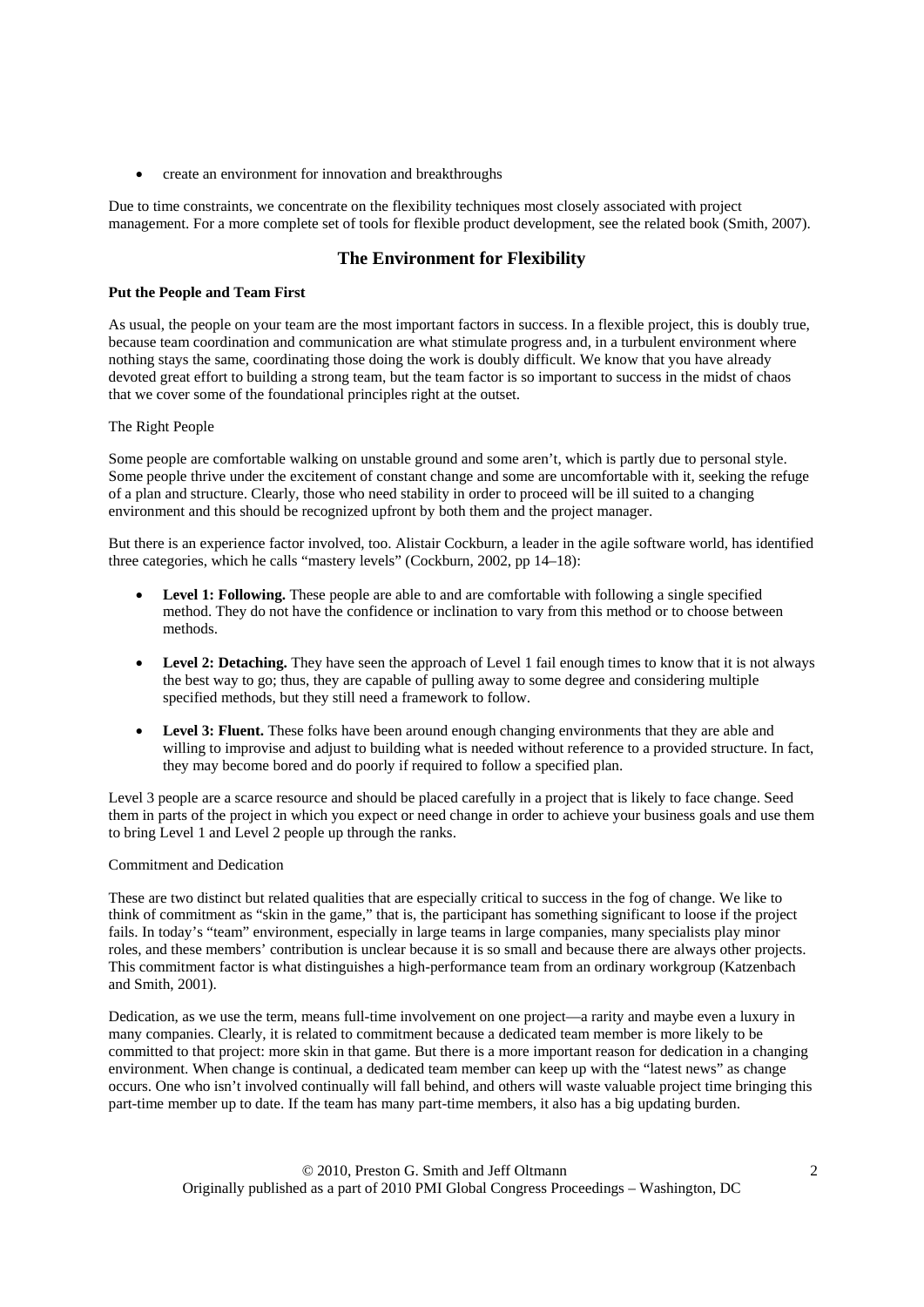#### Adequate Authority

Countless decisions must be made in a project, and each of these requires a certain amount of authority to make such a decision. Exhibit 1 illustrates decision types connected with a product development project. This is a long list, and you could probably expand it even further. Clearly, the team needs a certain amount of authority to make decisions, or progress will be slow as it obtains management approval for each decision. This is especially critical in a shifting, foggy environment, in which decisions arise frequently, need resolution quickly, and require information that the team is more aware of than management, when circumstances are changing rapidly.

| <b>Financial Control</b>             | Select vendors and suppliers          |  |  |
|--------------------------------------|---------------------------------------|--|--|
| Prepare project expense budget       | Manage vendors and suppliers          |  |  |
| Modify project expense budget        | <b>Operational Control</b>            |  |  |
| Prepare project capital budget       | Select product features               |  |  |
| Modify project capital budget        | Modify product features               |  |  |
| Use project capital budget           | Determine product architecture        |  |  |
| Authorize travel                     | Set reuse objectives                  |  |  |
| Pay for manufacturing variances      | Make reuse decisions                  |  |  |
| Establish delegation limits          | Make design outsourcing decisions     |  |  |
| Cancel project                       | Prepare project schedule              |  |  |
| Management of People                 | Modify project schedule               |  |  |
| Prepare staffing plan                | Select development location           |  |  |
| Modify staffing plan                 | Determine layout of team work area    |  |  |
| Select team members                  | Determine agenda of team meetings     |  |  |
| Hire team members                    | Select development methods            |  |  |
| Remove team members                  | Modify development methods            |  |  |
| Evaluate team member performance     | Select engineering tools              |  |  |
| Determine team member compensation   | Select test procedures                |  |  |
| Determine team member bonuses        | Modify test procedures                |  |  |
| Provide recognition to team members  | Determine test criteria               |  |  |
| Management of External Relationships | Set documentation standards           |  |  |
| Select key business partners         | Select manufacturing site             |  |  |
| Manage key business partners         | Select manufacturing processes        |  |  |
| Select key technology partners       | Set quality standards                 |  |  |
| Manage key technology partners       | Set manufacturing yield targets       |  |  |
| Select outside contractors           | Set management reporting requirements |  |  |
| Manage outside contractors           |                                       |  |  |

#### **Exhibit 1 – Types of Project Authority**

Exhibit copyright © 2003, Reinertsen & Associates. Derived 7/21/03 from Figure 6-4 of *Managing the Design Factory* by Donald G. Reinertsen. The Free Press, 1997.

There are two ways to use this chart. One use stems from our observation that often a decision is delayed because the organization is unsure about who should make it. Management assumes the team will handle it, and the team is waiting for management to make the decision and give the permission to proceed. To avoid such situations, look at this list—or, even better, create a similar list for your organization—and decide in advance with management whether the team or upper management has the authority to make each decision type.

The second application is for the team to consider each item on the list and pick out a few areas where it does not believe it now has authority for certain decisions but could proceed much more effectively if it did have such authority. Then it can discuss these areas with management in hopes of enlarging the team's authority in a few critical areas. A important factor to remember here is that not only can the team make faster decisions if they are made internally, but they will be better decisions because only the team has the freshest information in a turbulent environment. Also, team members will be more highly motivated to make its decision work if it is their decision rather than management's.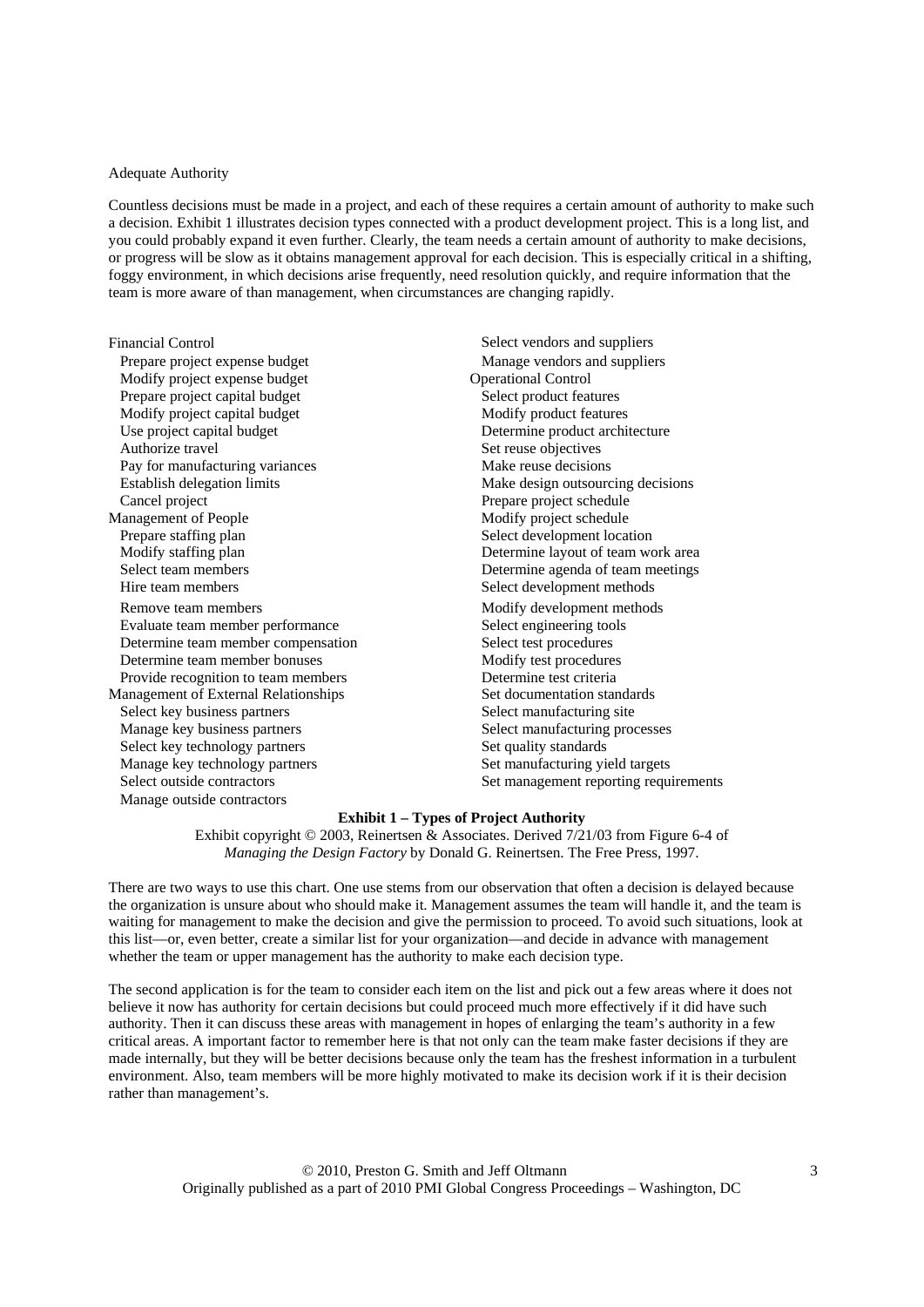#### In the Same Space

Several factors are leading contemporary product development teams to become more geographically dispersed:

- Corporate operations and markets are becoming more global.
- Companies acquire new units in new regions.
- The competitive environment pushes companies to obtain the best talent from wherever it is located in the world.
- Similarly, economics suggests acquiring talent from wherever you can obtain it most economically.
- Communication technologies now allow better communication at a distance.

Much has been written about modern "virtual" teams, some of it emphasizing the opportunities for dispersion that technology is opening for us and some more realistically addressing the difficulties encountered in this new mode of operation (Duarte, & Snyder, 2006).

We work with development teams facing dynamic environments and repeatedly encounter the weakened and delayed communication that occurs as teams operate at a distance. This is a difficult issue, because there is some very good evidence for the value of co-locating teams (Smith, 2007, pp 141–146), but in contemporary product development teams it is increasingly difficult to do. For the same reasons, it is perhaps the most fertile area in which you, the project manager, can improve your team's performance. Let's cover some of these opportunities.

First, if your team is divided between metropolitan areas, co-locate members in the same metropolitan area, which means, that all cross-functional (engineering, marketing, manufacturing, supply chain, and other) functions on the team are within conversational distance (30 feet or 10 meters). Because product development decisions usually involve input or concurrence from different functions, having them all in one place speeds up and improves decisions greatly. If you are not able to do this for the entire project, try to do it for the critical initial phases of the project or for subsets of your team.

Analyze the communication patterns of your team by using directed graphs to understand where the heaviest communication links are, or should be, and then take the steps to ensure that these communication partners are colocated.

Finally, arrange your product's architecture to match your geographical dispersion so that the heaviest communication occurs within product modules being developed by a co-located team, and the interfaces between these modules simplify communication between teams at a distance. Detailed guidance on these co-location opportunities and on product architecture are available (Smith, 2007).

#### **Apply Flexibility Selectively**

Flexibility is not a universal blessing: It is a set of tools and techniques that can be applied to projects *selectively* to deal with uncertainty or the anticipated changes in a certain part of the project. The reason for this is that flexibility has its price, as we will discuss below. Consequently, development processes must be adapted to the kind, location, and timing of anticipated changes.

#### Flexibility Pays Off When Change is Frequent

Many managers are anxious about flexibility because it leaves loose ends, which seem to be open invitations for budget overruns and slipping schedules. We believe that flexibility, when properly applied, actually reduces the range of likely outcomes in a project when uncertainty is involved.

Here is an example. Suppose your firm markets bicycle components and currently you are working on a new wheel hub. There are two styles of hubs for spoked wheels: the so-called "narrow flange," where the hub's overall hub. There are two styles of hubs for spoked wheels: the so-called "narrow flange," diameter is about 45 mm (1.8 inches), and the "wide flange" style, which is about 75 mm (3 inches). Popular belief is that wide flanges improve torsional stiffness (beneficial) but, in fact, engineering calculations demonstrate that

> © 2010, Preston G. Smith and Jeff Oltmann 4 Originally published as a part of 2010 PMI Global Congress Proceedings – Washington, DC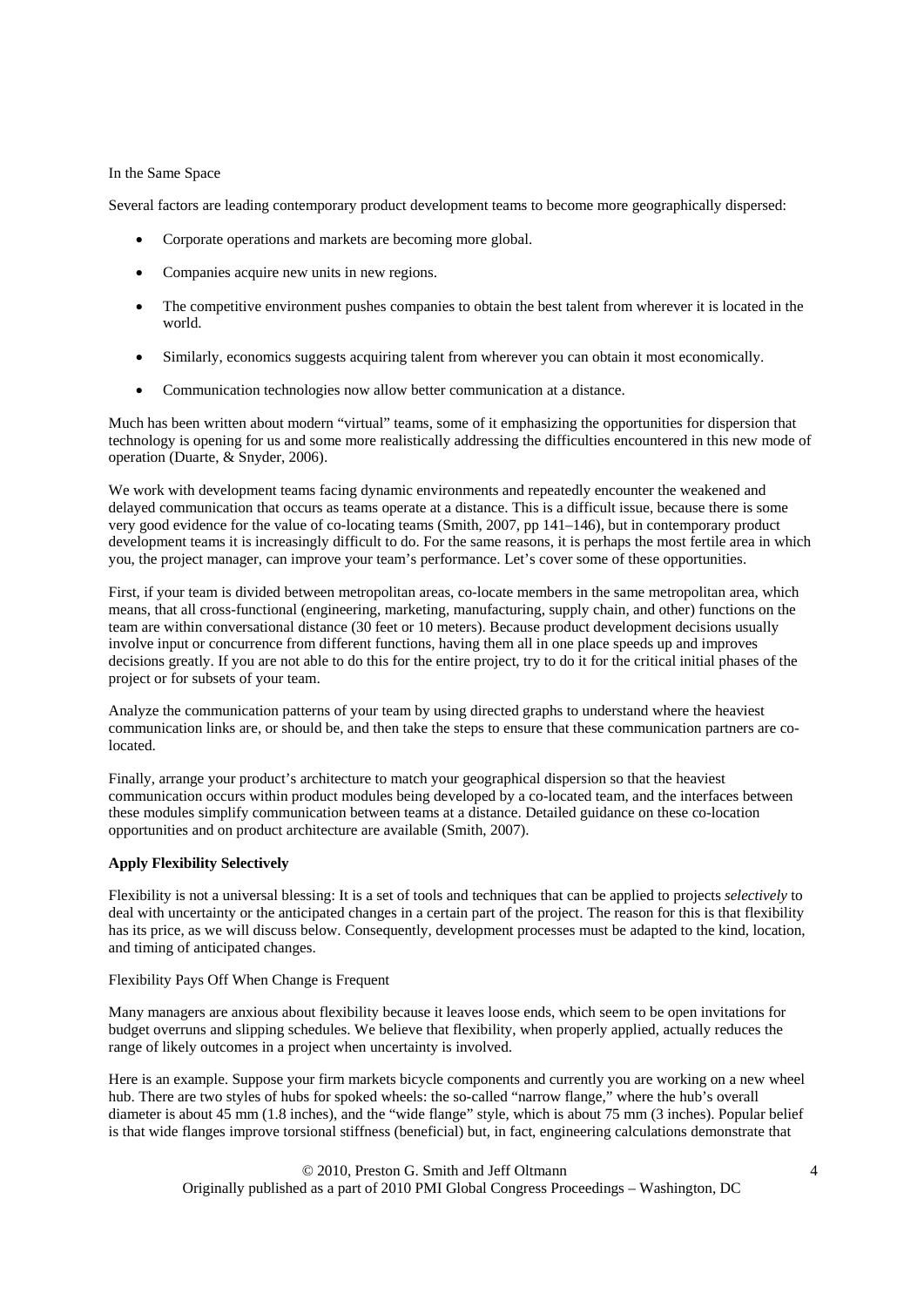narrow flanges provide plenty of torsional stiffness, so the extra flange simply adds weight and manufacturing cost (Brandt, 2002, pp 61–62). After some initial discussion, the team decides to proceed on this controversial point by applying good engineering judgment and developing a narrow-flange version. This is what the project looks like at this point and this is how it is budgeted and planned:

|                                | Cost      | <b>Time</b> |
|--------------------------------|-----------|-------------|
| Develop and test narrow flange | \$100,000 | 3 months    |
| Total                          | \$100,000 | 3 months    |

About two months into the project, after visiting some bike distributors, marketing decides that wide-flange hubs will sell better so they redirect the project from the narrow-flange plans (which are now sunk costs) so that it now looks like this:

|                                | Cost      | Time     |
|--------------------------------|-----------|----------|
| Develop and test narrow flange | \$70,000  | 2 months |
| Develop and test wide flange   | \$100,000 | 3 months |
| Total                          | \$170,000 | 5 months |

Now, the project is two months late and \$70,000 over budget. However, when the team encountered this uncertainty, they could have operated more flexibly to avoid most of the project disruption.

In the planning stage, when the uncertainty about the flange arose, the team instead could have flagged it as an uncertainty and kept it open until it was resolved. In this case, the team could have built prototypes of the two configurations, or simply bought competitive samples of the two configurations and showed them to an assortment of customers, including the distributors. Then, when the market preference became clear, they could have proceeded with one design that would have been final. By delaying the decision on this uncertainty, the project picture now looks like this:

|                                    | Cost      | Time        |
|------------------------------------|-----------|-------------|
| Prototype and show both options    | \$20,000  | $0.5$ month |
| Develop and test the preferred one | \$100,000 | 3 months    |
| Total                              | \$120,000 | 3.5 months  |

This approach costs a little more than the first one if the team happens to pick the correct option, but is much cheaper than picking the wrong option. This approach also has the advantage of greatly reducing the \$70,000 and 2 month variance in outcomes between the first two pictures. In addition, the project would finish on budget and on schedule, because the prototyping would have been planned into it.

In summary, a relatively small upfront investment in prototyping and market research resolved an uncertainty that could have been very expensive later on. The value of this extra upfront insurance premium depends on how likely the uncertainty is. This is how the likelihood of uncertainty in your project should influence how and where you apply flexibility tools.

#### **Plan to Keep Looping Back**

A fundamental difference between agile software development and its traditional equivalent is that agile operates in tight loops (iterations), whereas more traditional methods make one long pass through a sequence of steps, which is called a waterfall process. Such iteration is not just an accident; it is an essential means of dealing effectively with

> © 2010, Preston G. Smith and Jeff Oltmann 5 Originally published as a part of 2010 PMI Global Congress Proceedings – Washington, DC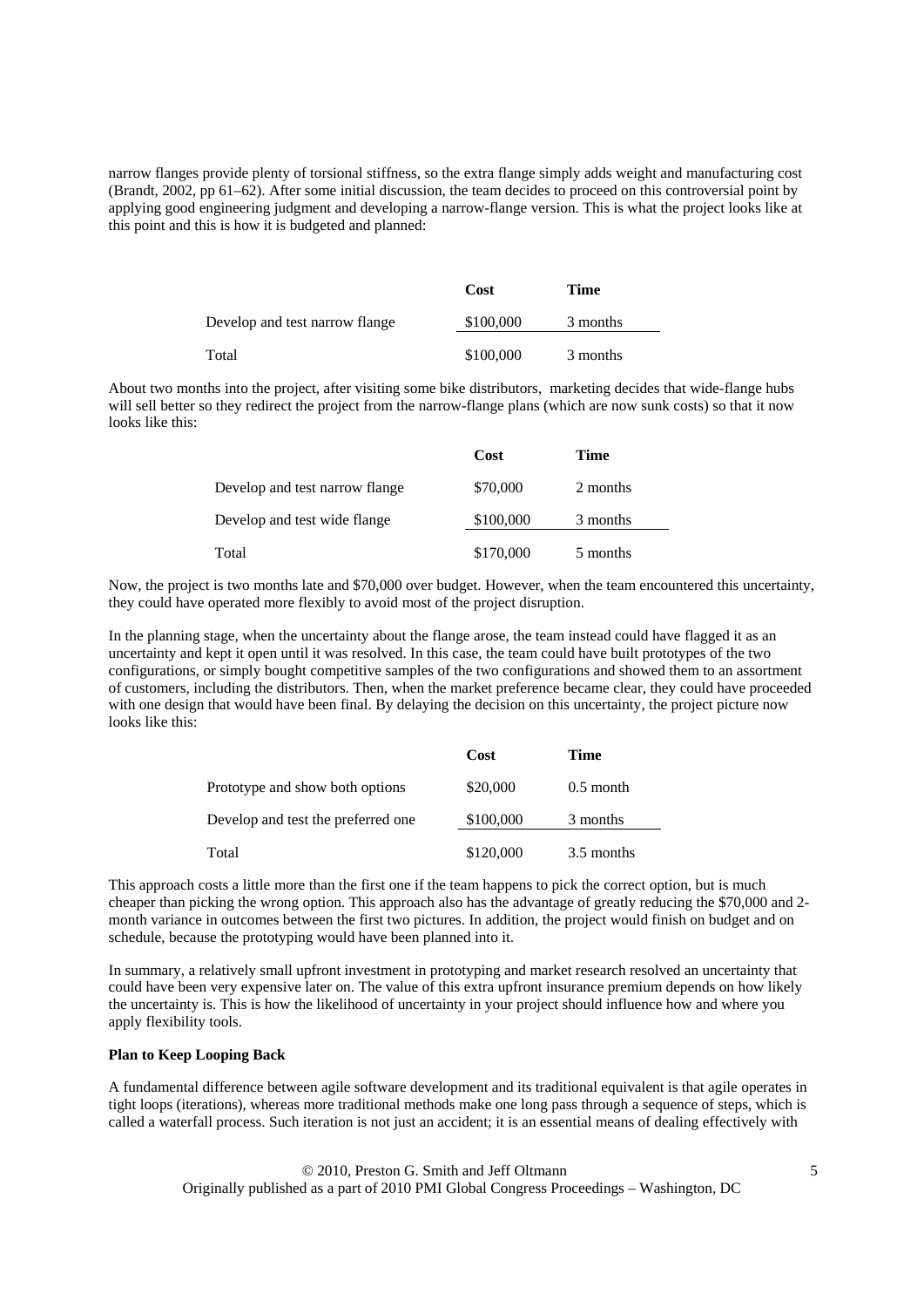change. The idea is to do a small but complete bit of work, demonstrate it to customers or customer surrogates, and then repeat this loop for the next bit of work. The iterations allow you to check regularly that what you are doing is heading toward your desired goal, even as the terrain under you shifts.

Iteration is an obvious feature of agile software development. Agile teams choose an iteration length, which can be from one to six weeks (typically, two weeks) and they use this pace like a metronome for the entire project.

For non-software projects, this is not so easy, because it is usually far more difficult to divide non-software development into small pieces that can be completed for demonstration in a few weeks. Just building a working model of the latest features repetitively on a cycle of a few weeks can be either impossible or prohibitively expensive. For non-software products, the cycles will be longer; nevertheless, it is essential to find a way to work iteratively and be able to demonstrate a working model of the product on a regular basis. Without this iteration, you will become stuck in a rut and unable to make changes easily.

### **Keep Critical Options Open**

Sometimes making decisions early in a project is a good thing, because it increases the number of stable anchor points that the project team can use to make sense out of chaos. Clearly, having many loose ends leads to blown budgets and schedule slippage; however, making decisions early in a rapidly changing environment has an insidious consequence because it may unnecessarily position the project in a corner when things inevitably change. An important part of building and maintaining flexibility is to keep options that might change open, which tends to run counter to the way project managers think and are expected to act. Project managers are usually paid to make decisions and to prune unnecessary paths, leading to what seems like greater certainty in their projects. Fortunately, there is a middle ground, called the "last responsible moment," which allows project managers to establish sufficient stable anchor points by making early decisions, while deferring other decisions to retain maximum flexibility.

#### The Last Responsible Moment

This is a technique for identifying and keeping options open on critical decisions that might change later, such as the decision on hub flange-width, as discussed earlier, and this process is to

- identify a decision that is uncertain at the moment and that might change later as new information arises
- determine when this decision will have to be made to avoid incurring great consequences
- schedule this point as the *last responsible moment* for this decision
- start collecting information to help make a better decision by the time its last responsible moment arrives

Several conditions can determine when the last responsible moment occurs, such as an important option expiring or project cost rising abruptly at a certain point if the decision is not made (Smith, 2007, p 155); usually, the last responsible moment is the earliest time out of all of these conditions.

The last item above is critical for distinguishing the last responsible moment from procrastination. Procrastination is simply being lazy about making a decision—putting it off because this is the easiest thing to do. In contrast, the last responsible moment is an active process in which you are busy collecting information so that you will be as ready as you can be when decision time arrives.

Making decisions this way has two benefits. The first is flexibility. By definition, carrying a decision until its last responsible moment is not expensive, and it provides you with opportunities to change direction as late as possible without incurring unreasonable costs. Second, delaying a decision this way allows you to make a better decision when the time comes, because when you make the decision, you will be working with the freshest, most complete information available to making it.

## **Flexible Project Techniques for a Chaotic World**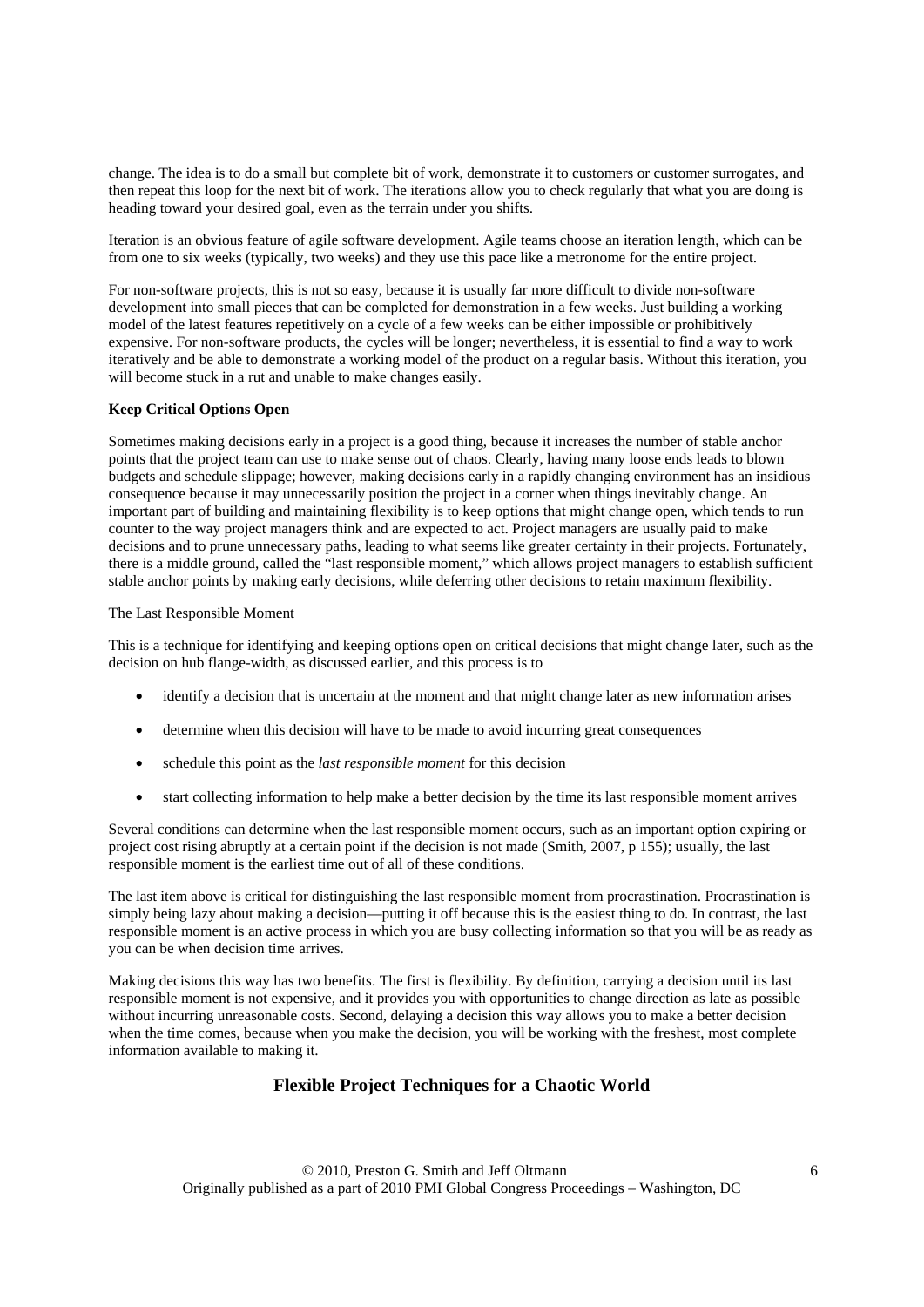Managing a project in a flexible way violates many assumptions and behaviors that project managers usually bring to a project. The normal assumption, which is actually quite effective in a stable predictable environment, is that change is costly and leads to variations from the plan in project outcomes, so the wisest approach is to nail down everything connected with the project as early as possible and follow that route to project completion. The implied objective is to finish the project as close as possible to the original plan.

However, product and service development are about innovation, and innovation is about changes from the existing order of things. In short, if you aren't changing, you aren't innovating. Unfortunately for the project manager, much of the new information leading to changes arrives after the project starts:

- Designers find better ways to configure the product.
- Engineers discover that a new technology's claims are overstated.
- Marketers observe that a competitor is offering a feature they hadn't considered before.
- Customers, when trying a prototype, find it hard to use and thus suggest improvements.

Flexible project managers, in contrast, assume that change will happen and organize their projects accordingly.

#### **Accommodate Unstable Product Requirements**

Mainstream product development theory tells us that product requirements (often called specifications) should be derived from careful market research done early in the project and then fixed so that developers are not chasing a moving target. In a stable world, if the market research is done carefully, this approach should hold, and it will certainly be less disruptive than shifting requirements. Most product development textbooks advocate thorough upfront market research and "frozen" product requirements. However, in the real world of innovation, this static view of creation seldom holds, and, in fact, research shows that it *never* does (Smith, 2007, p 32). So, rather than assuming frozen requirements and being caught off guard when they inevitably change, why not plan for change?

In general, there are two ways for the project manager to deal with changing requirements. One is to specify the product at a higher level that is less subject to change, and the other is to keep in touch with customers and users throughout development in order to provide an early warning system.

Defining the product at a higher level means not defining detailed features of the product itself—details that are likely to change—but instead defining how the product will be used or the kinds of people who will use it. Such views of the product are less likely to change and they allow more flexible interpretations at the design level as designers move forward. Here, we can draw from the software development literature. For years, software developers have used a technique called "use cases," in which they define how the user will interact with the product in a step-by-step fashion, much like a recipe. Agile software development, which has focused on changing requirements, has broadened use cases to a technique called "user stories" (Cohn, 2004). Cohn observes that the critical part of a user story isn't the story itself. The story is really just a reminder to the developer to have conversations with real users when starting to develop that part of the product. Thus, the user story is a perfect example of making decisions on design details at the last responsible moment. An alternative to user stories for defining the product at a higher level is "personas," in which developers create detailed archetypes of customers, carefully culled from thorough market research, and then they design the product to suit these personas (Cooper, 1999).

There are many effective ways to keep in touch with customers during development, and we find that companies doing this well have found customer connections that are unique to the firm's business, market, and culture. For example, program managers at a manufacturer of complex naval electronic equipment send their development engineers to do "ride-alongs" with users of the equipment. In this way, the developers learn about what users really need but may not be able to articulate. In another approach, 3M applies a technique developed in academia called the "lead user method," in which you can predict tomorrow's changes by talking to advanced users today (von Hippel, et al., 1999).

### **Plan the Project Expecting Change**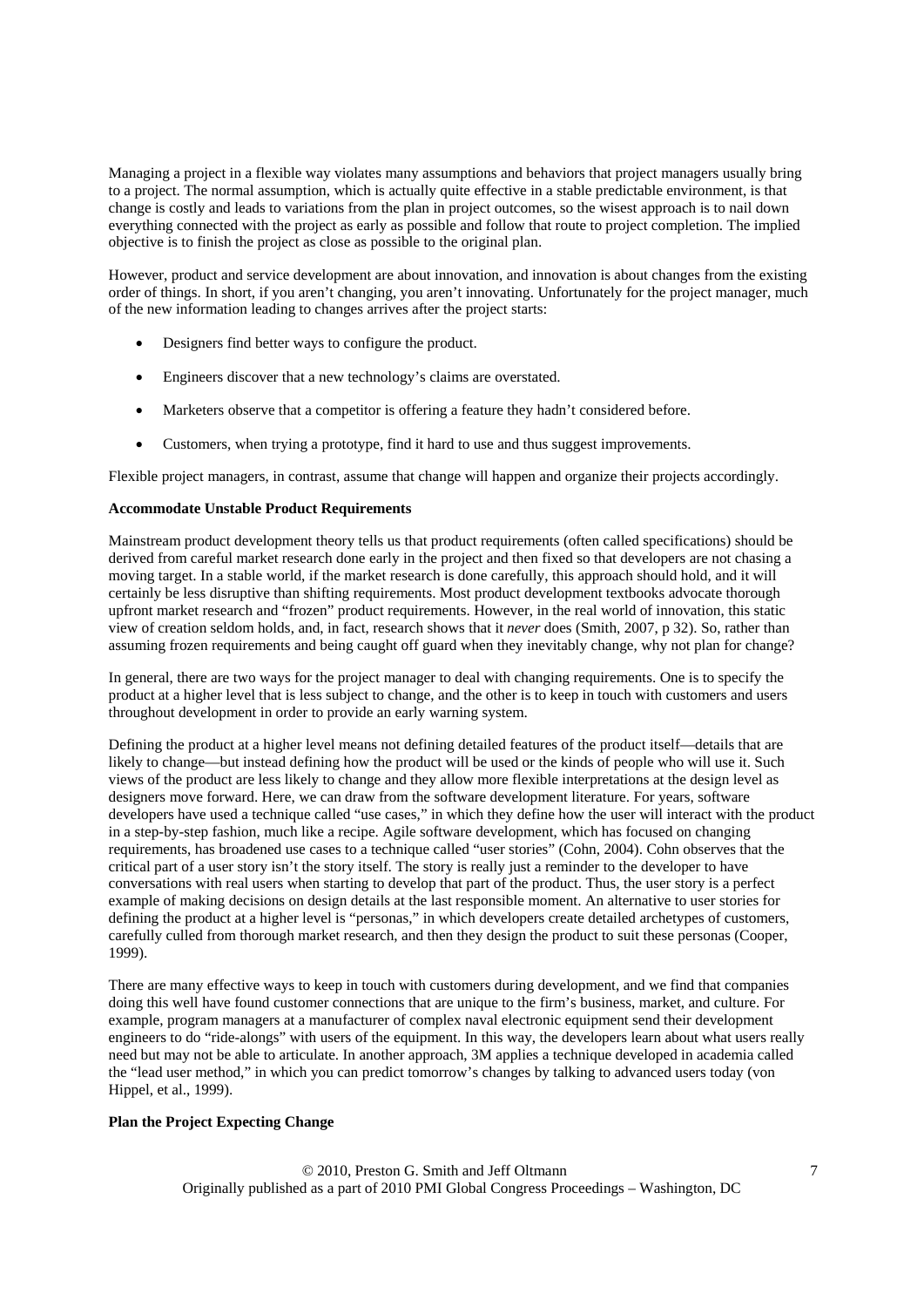Mainstream project management generally follows the premise that thorough planning upfront is the best way to run a project. In fact, in many organizations a complete, detailed project plan is required even to obtain approval to start the project. There seems to be comfort in having a detailed plan, even if it is fictional; from this, it should come as no surprise that many project managers spend the majority of their time at their desks, updating the plan as events change (we will have more to say about this use of time in the next section). When change is the norm in a project, there are more effective ways to plan and we cover two of them.

The first method is "rolling wave planning," in which only immediate activities are planned in detail, and the rest of the project is planned in much less detail (Githens, 2007, pp 397–415). As the project rolls forward, the detailed planning also rolls forward just ahead of it. Although this seems simple, there are two important things to keep in mind. One is that when you plan work grossly, you tend to underestimate because you miss time-consuming details. You can compensate for this bias by reviewing some past projects that were planned grossly to compare the estimated project duration with the project's actual duration to compute a compression factor that you can use to correct time estimates for future projects. The other thing to keep in mind is that gross planning and planning "on the fly" run counter to the culture in many organizations that take comfort in detailed plans. You may encounter resistance to this logical technique at many levels.

The second way of planning under heavy change is "loose-tight planning," which is the approach taken in agile software development. Agile projects are typically conducted in short iterations (often called sprints) of one to six weeks, typically two weeks. An iteration is planned just when it starts, and future iterations are left unplanned. During the iteration, the team follows their plan tightly, and the loose period between iterations allows all future work to be completely replanned by working from a list of desired product features that is re-prioritized between iterations. This is a radical application of the idea; Boeing, when developing their 777 airliner, used a more moderate approach, wherein they alternated between loose periods of design and tight periods of stabilization and integration.

### **Manage Project Risk Continually**

Nearly all the abundant sources on project risk management suggest a procedural approach to managing a project's risks: first identify the risks a project faces, analyze and compare, then prioritize them, and, finally, take action against the most serious ones and monitor your progress against your risk resolution plans. This approach is most effective when there is a relatively stable project plan in which you can identify the project's risks. If the project plan is in flux, the procedural risk management approach will miss important risks that emerge during the project. Even a regular rescan for new risks, as good practice encourages, is unlikely to keep up with a fast-changing project.

In a turbulent environment, a procedural approach to risk management must largely shift to an intrinsic one. By *intrinsic*, we mean that everything you do to manage the project is done to manage its risk. You keep in touch with customers to manage the risk of requirement changes; you create your product's architecture to fence in areas of design changes (Smith, 2007, pp 57–84); you do lots of experimenting, testing, and prototyping throughout to understand what might change and by how much (Smith, 2007, pp 85–106); you staff your team with an eye toward resource shifts; you keep in touch with suppliers to foresee changes in your supply of components; and, you create team communication tools, such as daily stand-up meetings, as an early-warning system for unforeseen problems.

In a turbulent environment, the project manager's whole job is risk management and it helps to be a bit paranoid. Weick and Sutcliffe explain how this is done by observing people who constantly face unexpected situations (Weick and Sutcliffe, 2001). At this point, it should be clear that spending time at the computer continually updating the project schedule is the antithesis of this style. On flexible projects, the project manager should be out on the floor continually "taking the pulse" of the project while watching for tomorrow's changes.

This is not to say that there is no place for a procedural approach to risk management. Turbulent projects still have some risks that can be identified well in advance and that will probably persist for much of the project. A procedural approach should be applied to these projects, but the balance must shift mostly toward the intrinsic approach.

### **Summary**

Although some of these techniques may not seem very radical, they amount to quite a different style than normal in the industry and will probably run into resistance from the organization's cultural norms. Such cultural changes are likely to be the most difficult aspect of shifting to a flexible style.

> © 2010, Preston G. Smith and Jeff Oltmann 8 Originally published as a part of 2010 PMI Global Congress Proceedings – Washington, DC